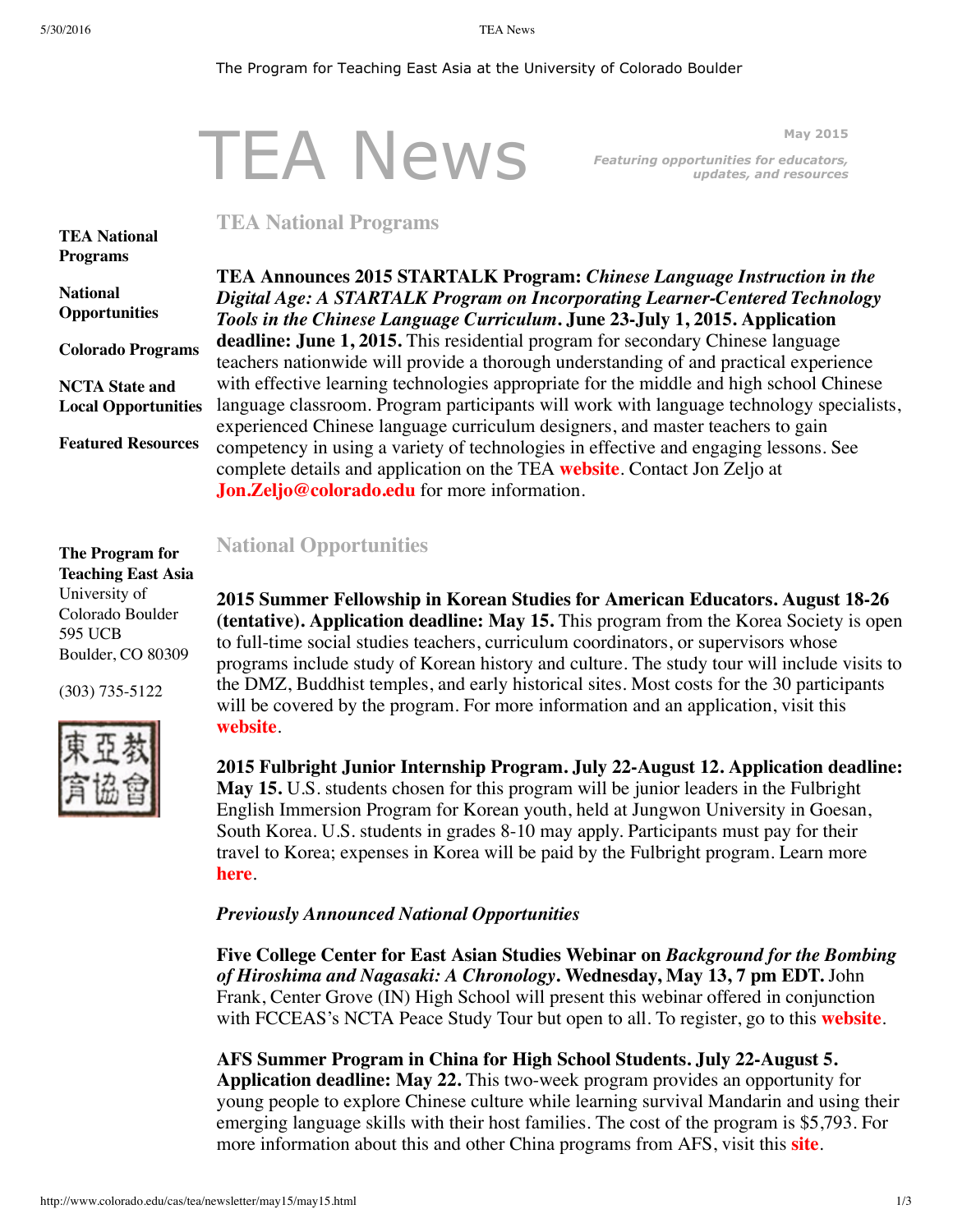**The Laurasian Institute and Program of Academic Exchange (PAX) Seek Host Families for Exchange Students.** Each year, PAX places students from 70 countries, including countries in East Asia, throughout the United States. If you are interested in hosting an exchange student in 2015 or know a student who would be interested in becoming an exchange student, contact Sabrina Hickey, 317-495-4024, or visit the PAX **[website](http://www.pax.org/)**.

## <span id="page-1-0"></span>**Colorado Programs**

**Asian Pacific Heritage Month Community Celebration. Saturday, May 16, 12-2 pm.** This 26th annual event will feature a complimentary Asian lunch buffet and performances of dances from the Phillipines, Thailand, and Vietnam. The celebration will be held at the Colorado Family Church, 3400 W. 14th Avenue, Denver. For more information contact Gloria Williams at 303-870-3209, **[pitsenor@aol.com](mailto:pitsenor@aol.com)** or Peggy Yujiri at 303-931-2034, **[pyujiri@msn.com](mailto:pyujiri@msn.com)**.

**Is It Possible to Get Along with China? Tuesday, May 19, 11:45 am-1:30 pm.** Orville Schell, Director of the Center on U.S.-China Relations at the Asia Society, will present this lunch program at the Brown Palace Hotel, 321 17th Street, Denver. The event is hosted by World Denver and the City Club of Denver. For more information, visit the World Denver **[website](http://www.worlddenver.org/event-1893837)**.

**Denver Cherry Blossom Festival. Saturday, June 27, 11 am – 8 pm and Sunday, June 28, 11 am – 4 pm.** This *sakura matsuri* features live music, including taiko drum performances, as well as traditional Japanese dance, cultural demonstrations, arts and crafts, and family activities. Japanese foods will be available for purchase. The free festival will be held in Denver on Lawrence Street between 19th and 20th Streets. For more information, including an [entertainment](http://cherryblossomdenver.org/) schedule for both days, visit the **festival website**.

**Peace Concert. Sunday, August 2, 7:00-9:00 pm.** The Rocky Mountain Peace and Justice Center is planning this concert to launch a weeklong observance of the bombings of Hiroshima and Nagasaki. The concert will be held at the Unitarian Universalist Church at 1241 Ceres Drive in Lafayette. The program will feature music, dance, storytelling, and other arts; artists who wish to participate should contact Betty Ball at 303-903-0412 or Elena Klaver at 303-475-5189.

## <span id="page-1-1"></span>**NCTA State and Local Opportunities**

*Tokugawa Japan: Multiple Voices, Multiple Views***. July 13-17.** The priority application deadline has passed for this NCTA summer institute hosted by the East Asia Resource Center at the University of Washington, but applications from local applicants are still being accepted on a rolling admissions basis. Find more information and an application **[here](https://catalyst.uw.edu/webq/survey/earc/260745?solstice_selected_button=btn_ba939ef6078c17e5f32acb38ffb56b8c_1&sol_button_data_btn_ba939ef6078c17e5f32acb38ffb56b8c_1=a5931c29413e88f148260d559a608b2fa4c22647950352a6dc5dfbb7cea89b087621ca9276358a8aabe4095ad84975d68cce0e724386c33b795a5748a94442f4169cee43d6cdc135b4713dd1230881df28ce8d1e92c0667624f9524258047c6d617c69204f454475aa79b0b4b3ee2c53337deadeaa93059495f8131385fff77fe14d4cb67856f81df0932dd61848dda6)**. This institute for teachers in grades 3-8 will be held on the University of Washington campus in Seattle.

### <span id="page-1-2"></span>**Featured Resources**

As announced in our April newsletter, Asia for Educators (AFE) at Columbia University